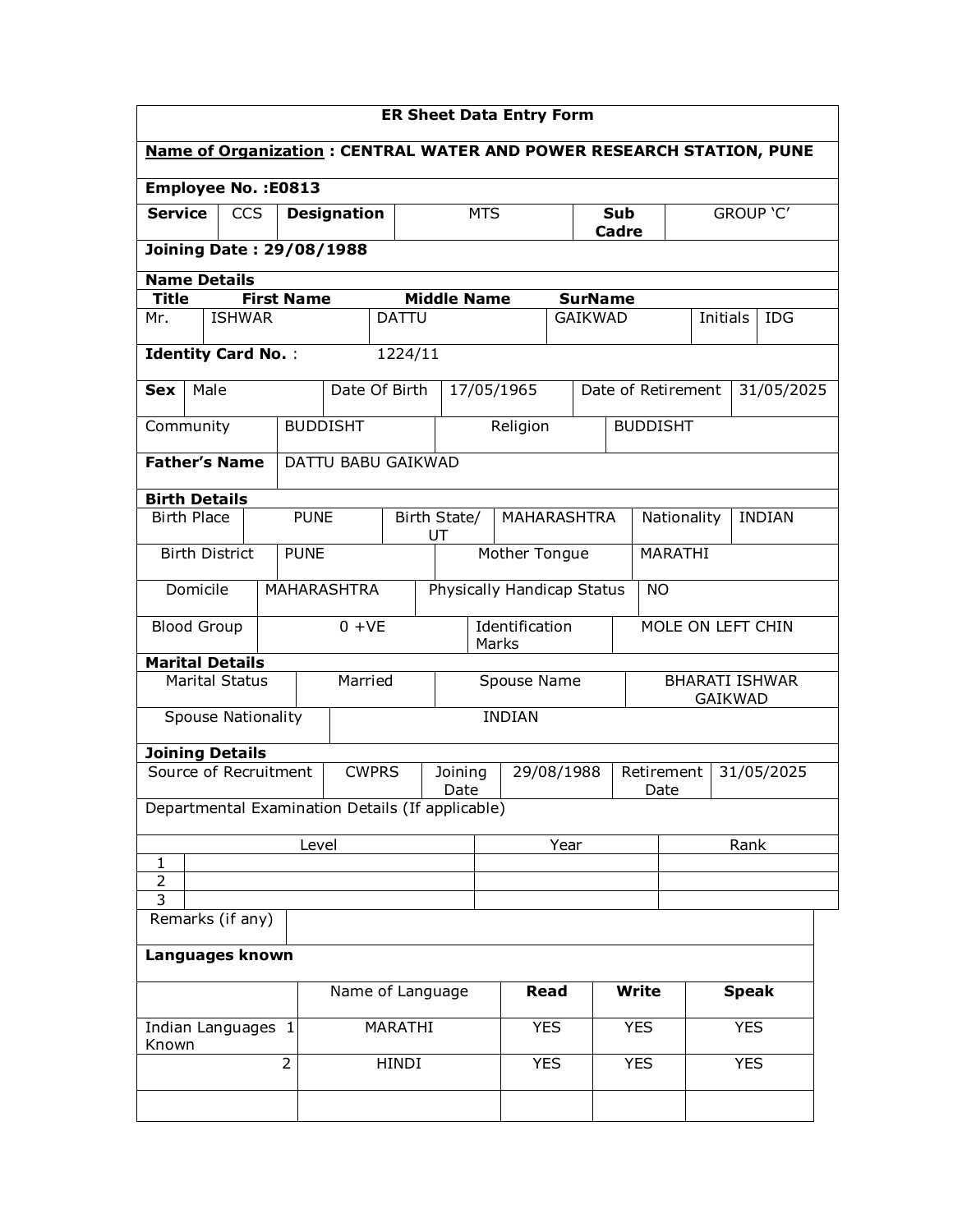| Foreign Languages<br>  Known 1 |  |  |
|--------------------------------|--|--|
|                                |  |  |
|                                |  |  |
|                                |  |  |
|                                |  |  |
|                                |  |  |

## Details of deputation (if applicable)

| Name of the Office | Post held at that<br>time in parent office | Name of post<br>(selected for<br>deputation | Period of deputation |      |  |
|--------------------|--------------------------------------------|---------------------------------------------|----------------------|------|--|
|                    |                                            |                                             | Since                | From |  |
|                    |                                            |                                             |                      |      |  |

## Details of Foreign Visit

| SI.<br>No. | Place of Visit | Date of<br>visit | Post held at<br>that time | Whether it<br>is a<br>personal or<br>official visit | Details of visit |
|------------|----------------|------------------|---------------------------|-----------------------------------------------------|------------------|
|            |                |                  |                           |                                                     |                  |

## Transfer/Posting Detail (if applicable)

| Place                                                                                                     |  | Period of posting |                           |                   |               |       |      |                  |                  |  |
|-----------------------------------------------------------------------------------------------------------|--|-------------------|---------------------------|-------------------|---------------|-------|------|------------------|------------------|--|
|                                                                                                           |  | Since             |                           |                   |               | From  |      |                  |                  |  |
|                                                                                                           |  |                   |                           |                   |               |       |      |                  |                  |  |
|                                                                                                           |  |                   |                           |                   |               |       |      |                  |                  |  |
| Qualification (Use extra photocopy sheets for multi qualifications, experience, training, awards details) |  |                   |                           |                   |               |       |      |                  |                  |  |
| Qualification                                                                                             |  |                   | Discipline                |                   |               |       |      | Specialization 1 |                  |  |
| 8 <sup>th</sup> passed                                                                                    |  |                   | School level              |                   |               |       |      |                  |                  |  |
|                                                                                                           |  |                   |                           |                   |               |       |      |                  |                  |  |
| Year                                                                                                      |  |                   | Division                  |                   | CGPA/ % Marks |       |      |                  | Specialization 2 |  |
| 1983                                                                                                      |  |                   |                           |                   | <b>PASS</b>   |       |      |                  |                  |  |
| Institution                                                                                               |  |                   | University                |                   |               | Place |      |                  | Country          |  |
|                                                                                                           |  |                   |                           | Pune              |               |       |      |                  | India            |  |
| <b>Experience</b>                                                                                         |  |                   |                           |                   |               |       |      |                  |                  |  |
| Type of Posting                                                                                           |  |                   | Level                     |                   |               |       |      |                  |                  |  |
| <b>PERMANENT</b>                                                                                          |  |                   | GROUP 'C'                 |                   |               |       |      |                  |                  |  |
| Designation                                                                                               |  |                   | <b>Present Position</b>   |                   |               |       |      |                  |                  |  |
| HELPER GR.III                                                                                             |  |                   | <b>MTS</b>                |                   |               |       |      |                  |                  |  |
| Ministry                                                                                                  |  |                   | Department                |                   |               |       |      |                  |                  |  |
| MoWR, GR, RD                                                                                              |  |                   | <b>CWPRS</b>              |                   |               |       |      |                  |                  |  |
| Office                                                                                                    |  |                   | Place                     |                   |               |       |      |                  |                  |  |
| <b>CWPRS</b>                                                                                              |  |                   | <b>PUNE</b>               |                   |               |       |      |                  |                  |  |
| <b>Experience Subject</b>                                                                                 |  |                   |                           | Period of Posting |               |       |      |                  |                  |  |
| Major                                                                                                     |  |                   | Minor                     |                   |               |       | From |                  | To               |  |
| CANTEEN NO. 2                                                                                             |  |                   | <b>TAPAL WORK AND</b>     |                   |               |       | 2012 |                  | <b>TILL DATE</b> |  |
|                                                                                                           |  |                   | <b>ASSISTING IN OTHER</b> |                   |               |       |      |                  |                  |  |
|                                                                                                           |  |                   | <b>WORK OF CANTEEN</b>    |                   |               |       |      |                  |                  |  |
| Note:-Refer the Annexure to fill above Major, Minor Subjects and below given training subject             |  |                   |                           |                   |               |       |      |                  |                  |  |
| 'minimum 1 week & above)                                                                                  |  |                   |                           |                   |               |       |      |                  |                  |  |